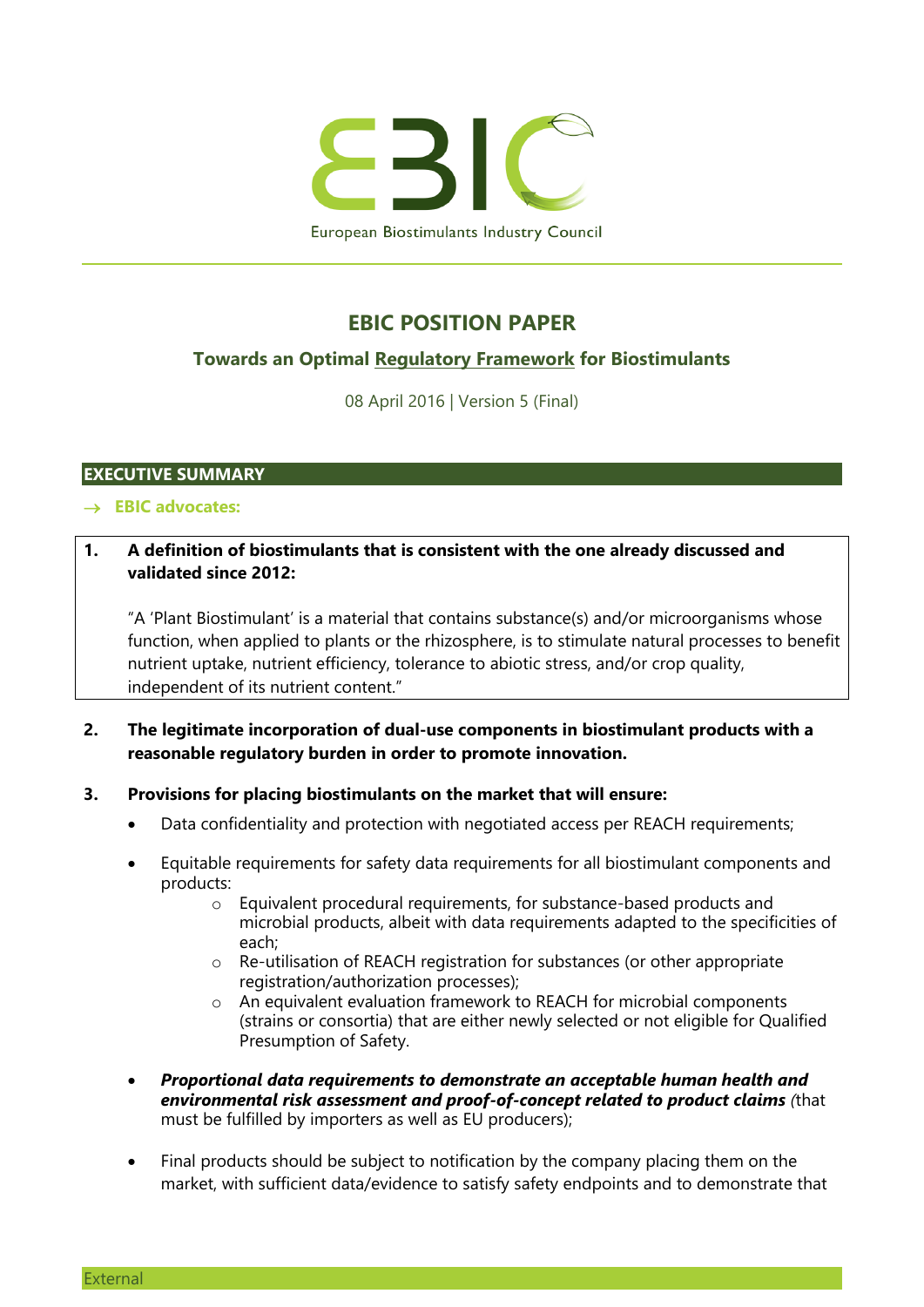the biostimulant claims being made are founded (waivers, bridging and other mechanisms to be employed to keep costs to a minimum); and

 Recognition that *biostimulants are innovative products composed of different recipes and combinations*, associated with specific claims.

## **I BACKGROUND - Policy Rationale**

#### $\rightarrow$  Better and smarter policy-making in the EU

## **1. Fostering growth**

The Commission's premise since the last months of 2014 has been that minimal regulation and low costs alone are sufficient to foster economic growth. EBIC supports the view, however, that reasonable costs and regulation need to be combined with measures to protect innovation and ensure fair competition.

## **2. Protecting and promoting innovation**

Biostimulants are complex products formulated from simple components. However, as EBIC has noted before, biostimulants are generally not eligible for patent protection (although some aspects of the production process and products may be). Despite the fact that the European market is fragmented along national lines, the bulk of innovation in the biostimulants sector today happens in Europe because rules in most EU countries discourage copying products. A European-level regulation should further promote innovation in Europe and allow Europe keep its leadership position in the industry.

## **3. Avoiding counter-productive policies**

A European-level regulation should avoid the following missteps that would actually undermine the EU's stated policies objectives:

- 3.1. Undermining innovation by commoditizing a potentially transformative agricultural technology;
- 3.2. Eroding employment by driving production away and eliciting imports into the EU; and
- 3.3. Unintentionally doubling the regulatory burden and thereby diminishing ability of the biostimulants sector to contribute to the realization of the bioeconomy.

## **4. Building the Circular Economy**

Biostimulants are a Key Enabling Technology (KET) that can greatly enhance agricultural performance in the context of the Circular Economy. The biostimulants industry has the potential to be a catalyst for R&D in green innovation, boosting investment, and creating employment. Economic benefits also trickle down by increasing farmer profits and reducing public expenditures to address nutrient losses to the environment.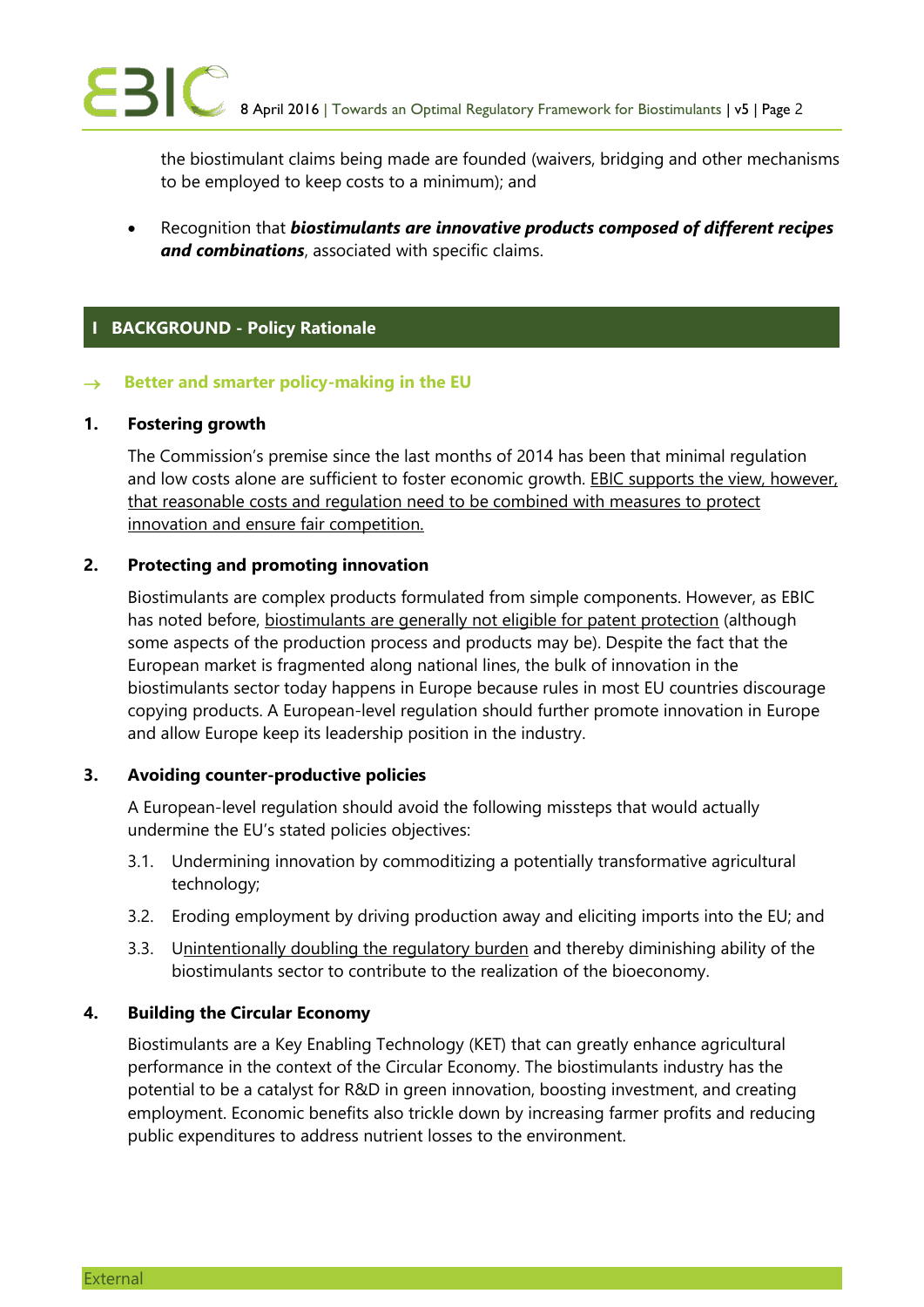With this in mind, we call on decision-makers to agree a final text that enables the biostimulants industry to fulfil its potential as an engine for growth in the Circular Economy.

With the right regulatory framework in place, biostimulants can help unlock the potential of key EU priorities, such as delivering on jobs and growth, ensuring that the EU is at the forefront of green innovation, and growing the Circular Economy. Without the right regulatory framework, none of the cascading benefits that our KET brings to the Circular Economy can be realized.

 *Fundamental Principle: An optimal regulatory framework for biostimulants is one that encourages innovation, ensures fair competition, keeps production in the EU, does not add to the regulatory burden, and enables our technology to help power the Circular Economy.*

## **II OUR POSITION - Towards an Optimal Regulatory Framework for Biostimulants**

## **Definition and its boundaries**

## **1. EBIC advocates a definition of biostimulants that is consistent with the one already discussed and validated since 2012**

- 1.1. Definition validated by the DG Enterprise Fertilizers Working Group in June 2012: "A 'Plant Biostimulant' is a material that contains substance(s) and/or microorganisms whose function, when applied to plants or the rhizosphere, is to stimulate natural processes to benefit nutrient uptake, nutrient efficiency, tolerance to abiotic stress, and/or crop quality, independent of its nutrient content."
- 1.2. The principles of the definition as proposed by EBIC are non-negotiable, but we are open to refining the wording. The final definition should address the following issues that have arisen in biostimulant discussions:
	- The need to acknowledge system effects arising from combining biostimulant components;
	- Taking into account products that act on the plant indirectly by acting on the soil microbiome. The final text should clearly specify that plant nutrition processes in the soil and not just inside plants are included within the scope of biostimulants;
	- Including positive effects on crop development, both yield increases and quality;
	- Clarifying the language so that biostimulants can contain mineral elements (as long as their intended function is as a biostimulant); and
	- Providing enough flexibility to accommodate substance-based and microbial products on equitable terms.

 *Fundamental Principle: An optimal regulatory framework for biostimulants is one that is consistent with the definition, discussed extensively within the Fertilizers Working Group and validated since 2012, that EBIC advocates: "A 'Plant*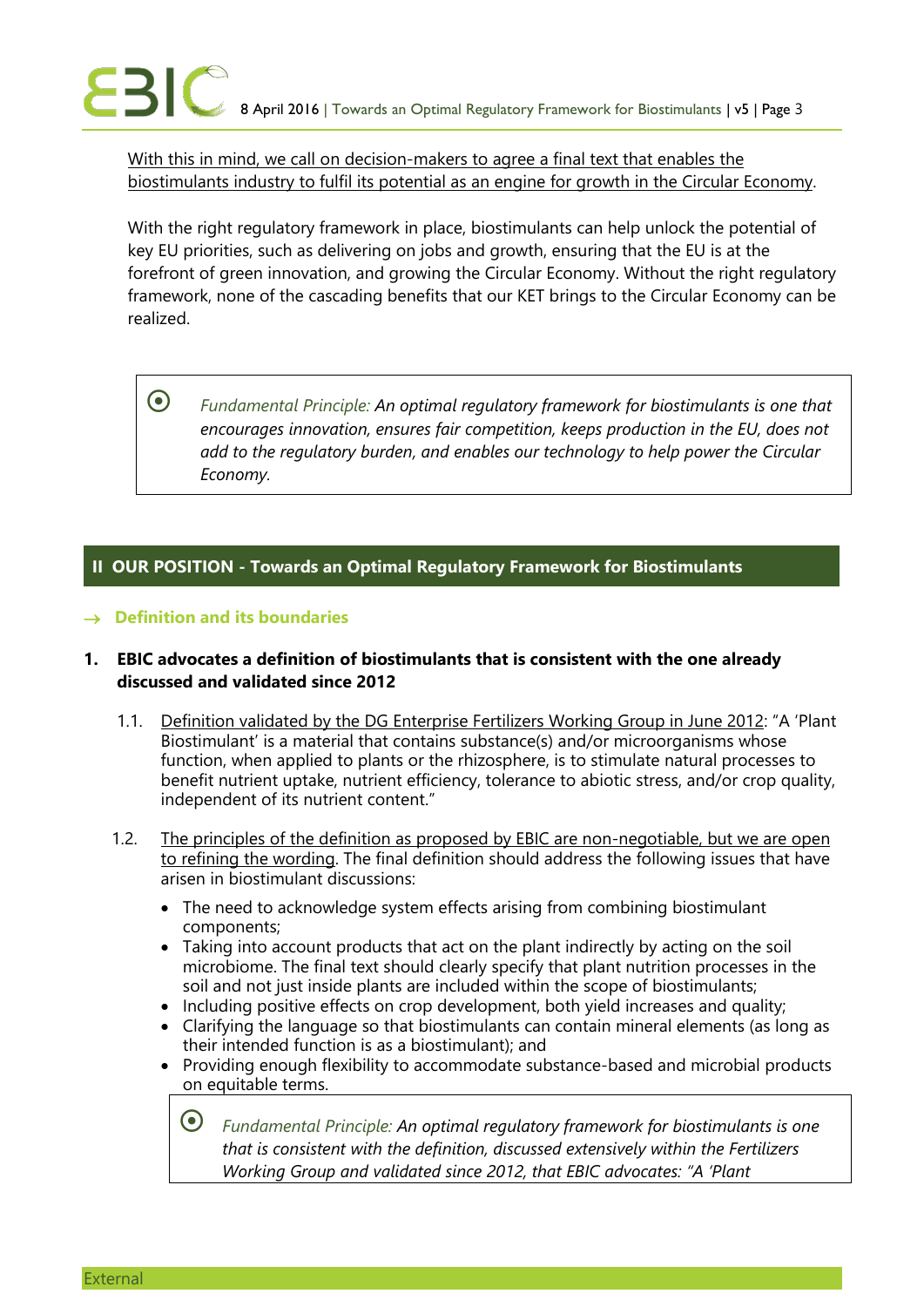*Biostimulant' is a material that contains substance(s) and/or microorganisms whose function, when applied to plants or the rhizosphere, is to stimulate natural processes to benefit nutrient uptake, nutrient efficiency, tolerance to abiotic stress, and/or crop quality, independent of its nutrient content."*

#### $\rightarrow$  Dual-use components

#### **2. The legitimate incorporation of dual-use components in biostimulant products with a reasonable regulatory burden in order to promote innovation.**

2.1. Explicit acknowledgement of the possibility to incorporate dual-use components in products with different functional uses should be made in the legislative text and supported by guidance documents.

#### $\rightarrow$  Key provisions for placing biostimulants on the market

#### **3. EBIC advocates a properly designed regulatory framework that is fit-for-purpose**

3.1. Tenets that underpin the framework we advocate:

Final products should be subject to notification by the company placing them on the market, with sufficient data/evidence to satisfy safety endpoints and to demonstrate that the biostimulant claims being made are founded. Important data elements include a registered composition, product physical/chemical properties, and an acceptable human health and environmental risk assessment. Non-EU producers must also comply with these requirements. Waivers, bridging and other mechanisms should be employed to keep costs to a minimum.

A properly designed framework is better regulation (not overregulation) and is grounded in recognition of the following tenets:

- The entire family of fertilizing products is used in an integrated fashion, so it is therefore important for them to fall under the same regulatory architecture.
- However, there are important nuances among product functional categories that requires "different rooms under the same roof", with adapted regulatory solutions.
- A one-size-fits-all approach does not work because traditional fertilizers are wellknown substances and formulations with lower thresholds for innovation. Nonetheless, innovation is key to the broader family of fertilizing products, so using the historical approach to regulating fertilizers, which has demonstrably failed to deliver innovation, should not be a model for other fertilizing products.
- We want a properly designed regulatory framework that is fit-for-purpose and allows regulators to know exactly what is in a product and the claims being made. However, any procedures for placing products on the market should be proportionate and should use existing regulatory instruments (e.g. REACH) as much as possible.
- Biostimulants are not commodity products. The value proposition of biostimulants is tied to different recipes and combinations, not based on components in isolation. In particular, the importance of strain-level characterization of micro-organisms and the influence of microbial consortia should be appropriately taken into account.
- A well-designed regulatory framework should lighten the bureaucratic/administrative load inherent in the existing committee process to update a list of ingredients and/or meeting the cumulative burden of a multitude of national requirements.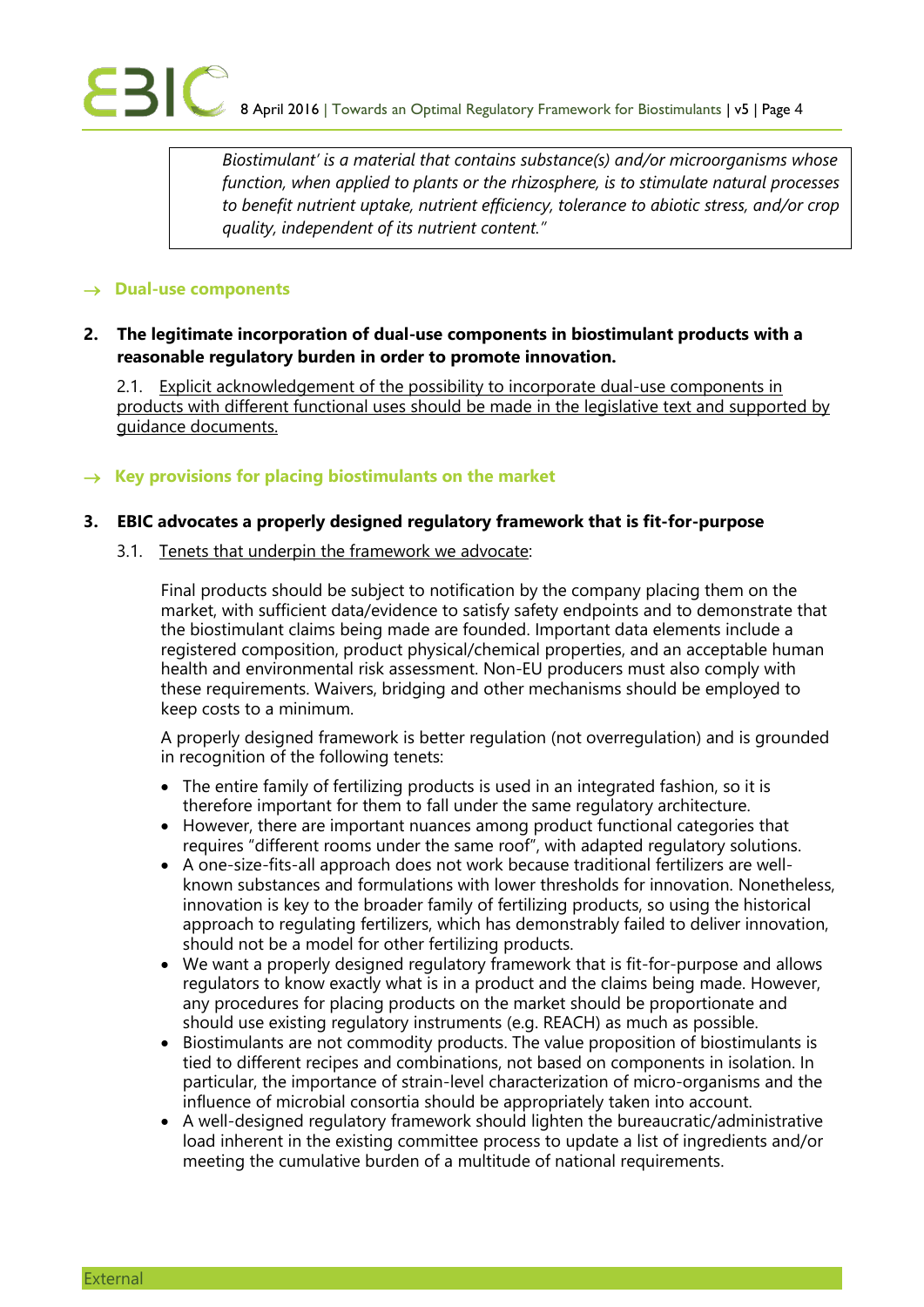Meeting essential requirements adapted to the specificities of biostimulants for safety and performance must be the bar for placing biostimulants on the market and respecting boundaries with other product regulations.

 *Fundamental Principle: A one-size-fits-all regulatory model does not work. The Commission must improve on the historical approach to regulating fertilizers, which has demonstrably failed to deliver innovation and cannot be a model for regulating fertilizing materials in the future.* 

 *Fundamental Principle: An optimal regulatory framework will recognize the added value of biostimulants as innovative products composed of different recipes and combinations and will not commoditize them.* 

 *Fundamental Principle: Meeting essential requirements adapted to the specificities of biostimulants for safety and performance must be the bar for placing biostimulants on the market and respecting boundaries with other product regulations.*

#### 3.2. The final legislative text must ensure data confidentiality and protection

Data protection should be provided for any data submitted related to products and/or their components, including microorganisms.

Any data sharing must occur within an appropriate data licensing agreement. Data sharing should only be obligatory for data related to testing on vertebrate animals. Companies sharing costs of data production should be allowed to practice market segmentation and to differentiate their labeling (without prejudice to legal requirements), as long as doing so is not misleading and does not circumvent any appropriate regulatory requirements.

No provision of data submission or conformity assessment should force innovating companies to subsidize their competitors. Provisions related to data submission and use should ensure fair competition.

Similarly, requirements for labelling should provide enough information to allow consumers to make informed decisions without facilitating reverse engineering and unfair competition.

We need a framework that takes into account the limits of intellectual property protection to foster innovation in a bio-based sector where other tools (such as trade secrets) play an important role. We need a framework that:

Ensures fair competition;

External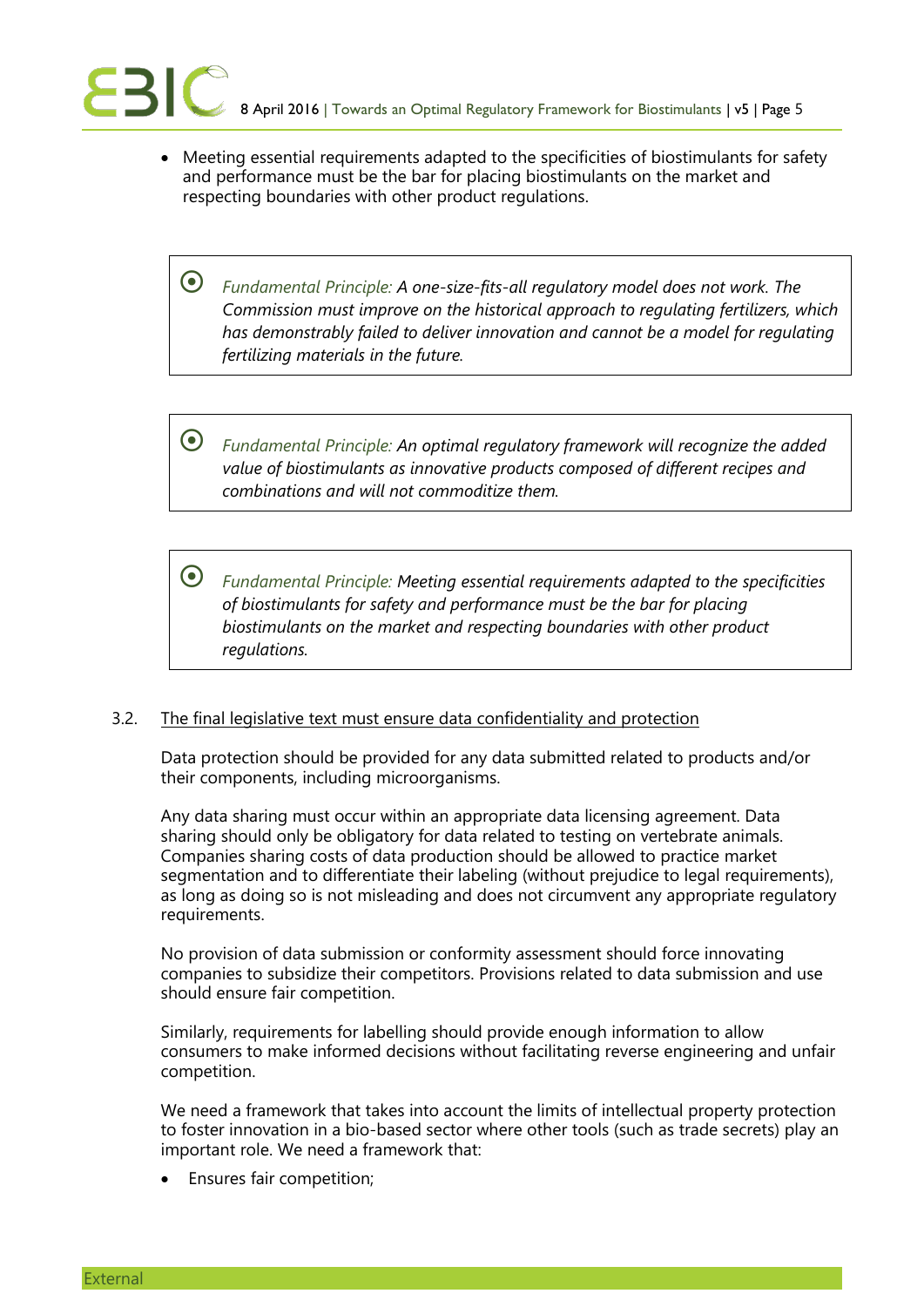- Dissuades low-cost producers (including in other jurisdictions) from copying innovative products; and
- Does not treat copycats better than innovators.

 *Fundamental Principle: Data protection should be provided for any data submitted related to products and/or their components. Any data sharing must occur within an appropriate data licensing agreement. Data sharing should only be obligatory for data related to testing on vertebrate animals. Companies sharing costs of data production should be allowed to practice market segmentation and to differentiate their labeling (without prejudice to legal requirements), as long as doing so is not misleading and does not circumvent any appropriate regulatory requirements.*

#### 3.3. Substance data requirements will be legislated under REACH

Many biostimulants substances will remain subject to REACH registry. This is a critical difference from biocides and plant protection products, which are explicitly exempted from REACH because their pre-existing registries are considered to meet the objectives of REACH. Therefore, the costs associated with registering components under REACH must be considered in the development of the regulatory framework.

 *Fundamental Principle: An optimal regulatory framework for biostimulants must take into account that many components will already have been registered once under REACH, with all the costs this entails for industry.*

3.4. EBIC advocates biostimulant *product* (not component) data requirements specific to demonstrating biostimulant claims and acceptable risk to human health and the environment; non-EU producers must also fulfill these requirements

EBIC advocates a regulatory framework that allows regulators to know exactly what is in a product and the claims being made. This will dissuade companies from entering the market with products that are not effective biostimulants. Because it provides transparency, it should also satisfy Member States and MEPs who are concerned about protecting the food chain.

Due to synergies, neutralizing effects and system effects, the full effects of a complex biostimulant product cannot be extrapolated from its components. This is true for combinations of substances as well as microbial consortia. Essentially:

- Biostimulant claims can only be justified at the level of the combination;
- Effects are dependent on dose, rate, timing, placement and other contextual factors; and
- It is more accurate to assess potential risks for both humans and the environment at the product level because taking the intended use into account brings the evaluation closer to real conditions.